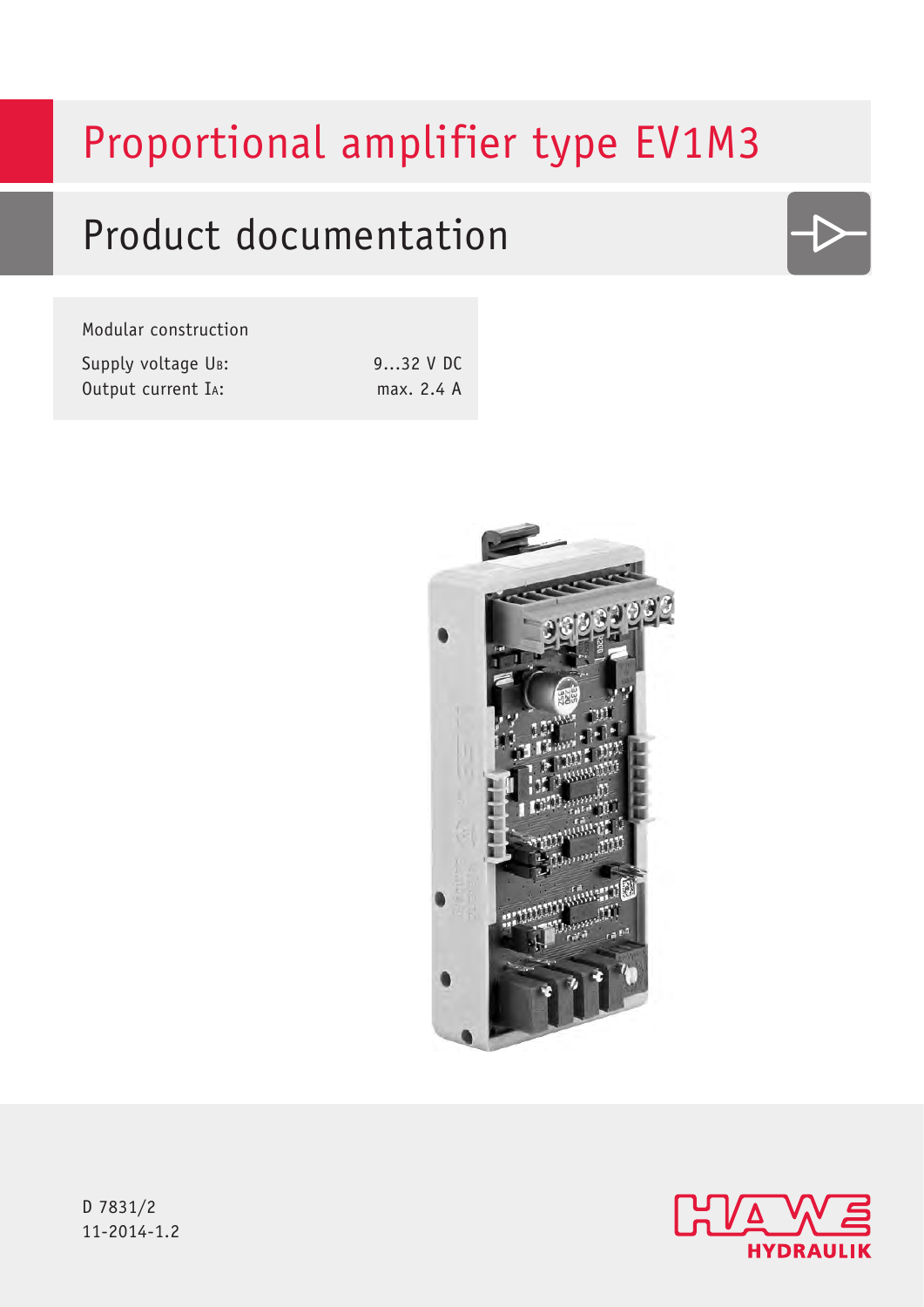

© by HAWE Hydraulik SE.

The forwarding and reproduction of this document, as well as the use and communication of its contents, are forbidden unless expressely permitted.

Any breach or infringement will result in liability for damages.

All rights reserved concerning patent or utility model application.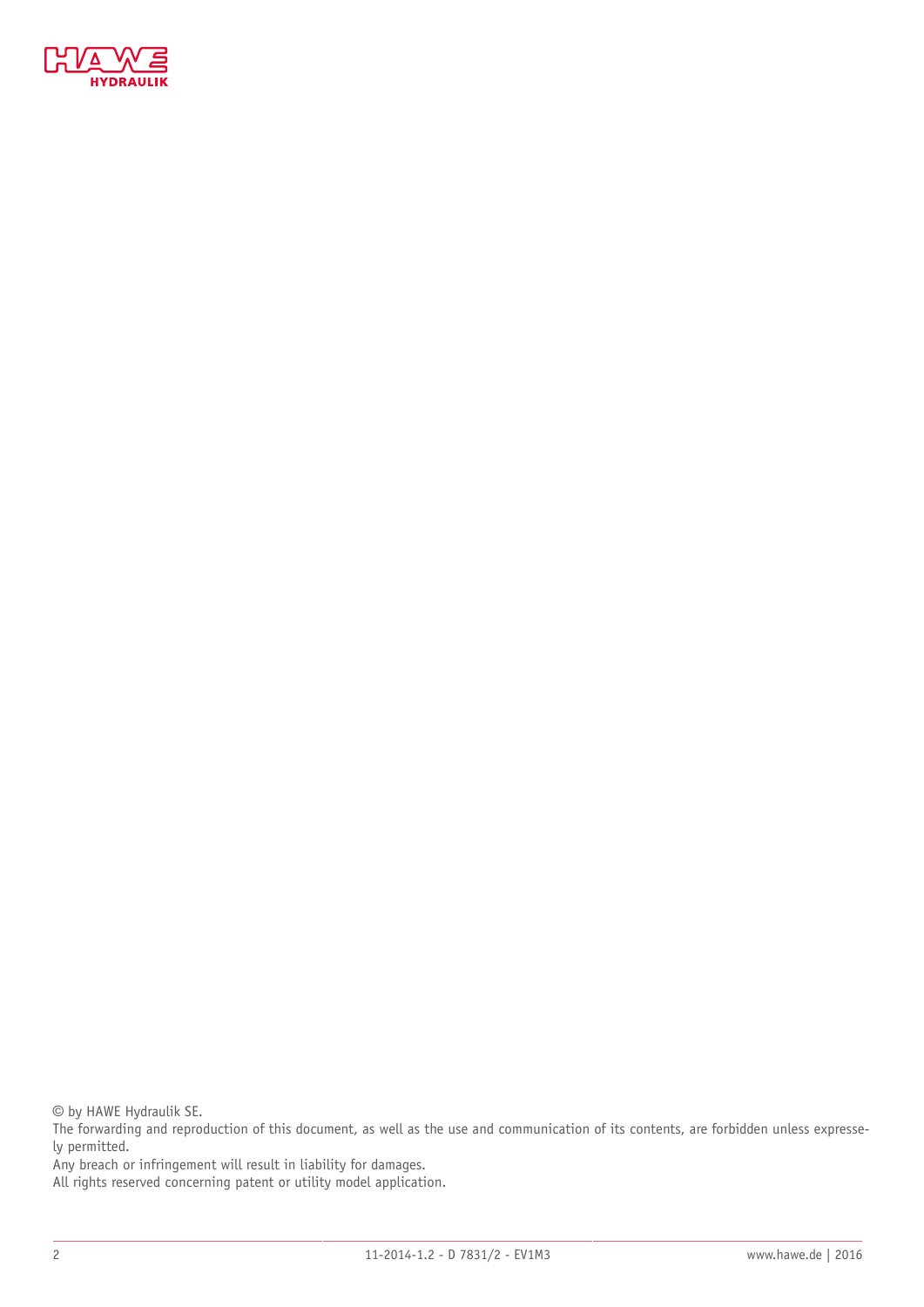

### Contents

| $\mathbf{1}$   |                                                                                                                   |  |
|----------------|-------------------------------------------------------------------------------------------------------------------|--|
| $\overline{2}$ |                                                                                                                   |  |
| $\overline{3}$ |                                                                                                                   |  |
| 3.1            |                                                                                                                   |  |
| 3.2            |                                                                                                                   |  |
| 3.3            |                                                                                                                   |  |
| $\overline{4}$ |                                                                                                                   |  |
| 4.1            |                                                                                                                   |  |
| 4.2            |                                                                                                                   |  |
| 5 <sup>1</sup> |                                                                                                                   |  |
| 5.1            |                                                                                                                   |  |
| 5.2            |                                                                                                                   |  |
| 5.3            |                                                                                                                   |  |
| 5.4            |                                                                                                                   |  |
| 6              |                                                                                                                   |  |
| 6.1            |                                                                                                                   |  |
| 6.2            | Controlling hydraulic valves using one twin or two individual proportional solenoids for alternating operation 15 |  |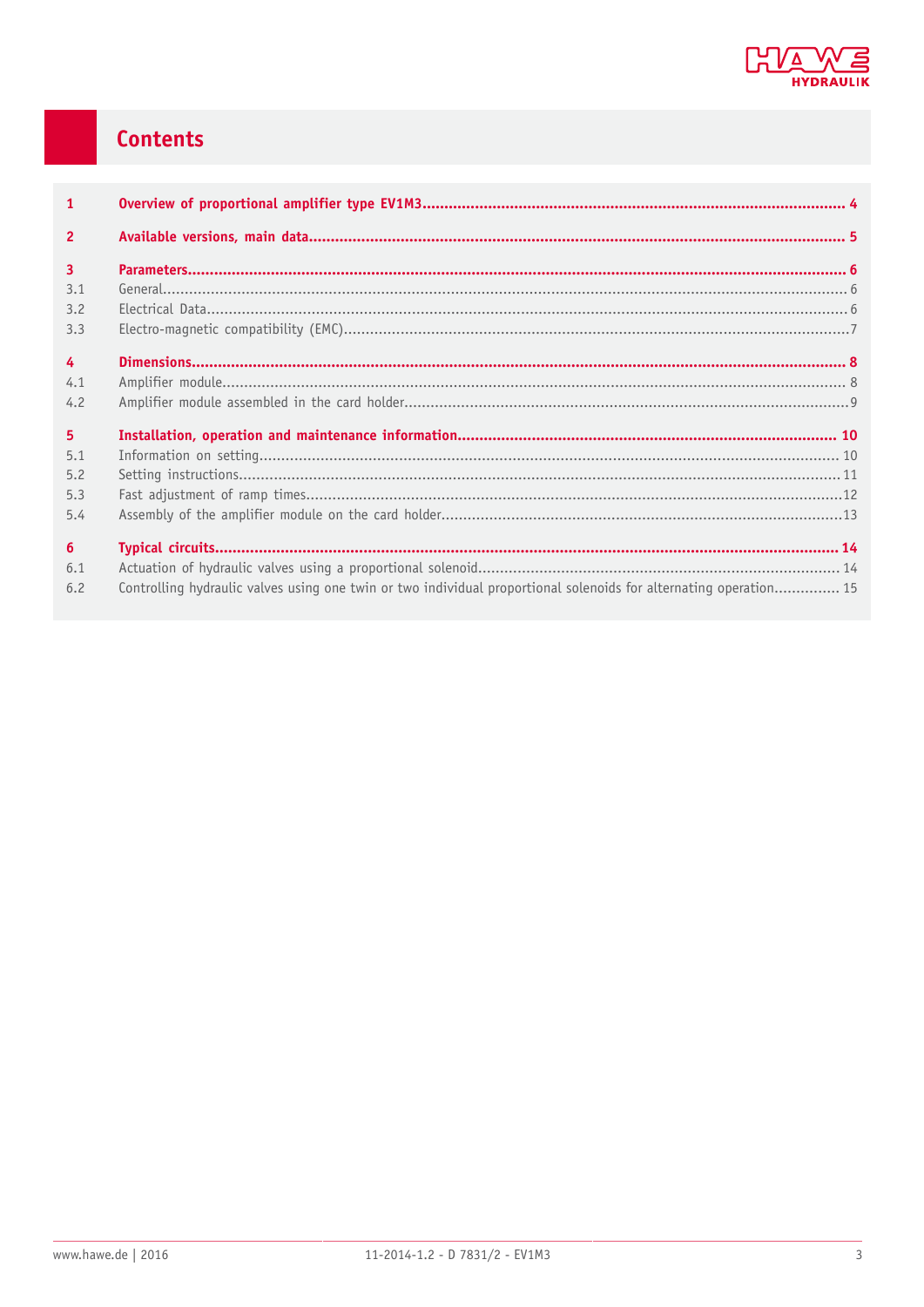

### <span id="page-3-0"></span>**1 Overview of proportional amplifier type EV1M3**

Proportional amplifiers actuate proportional solenoid valves by converting an input signal into a corresponding control current.

The amplifier module EV1M3 can be assembled on a 32 mm or 35 mm DIN rail through the use of an additional card holder. Thanks to the excellent control accuracy and highly precise feedback measurement, even challenging hydraulic applications can easily be realised.A multi-turn potentiometer is used to configure the valve parameters such as the minimum and maximum current, dither and ramps.

A multi-turn potentiometer is used to configure the valve parameters such as the minimum and maximum current, dither and ramps.

#### **Features and benefits:**

- Compact design
- Easy commissioning
- Functions tailored to HAWE-products

#### **Intended applications:**

- For the actuation of proportional valves
- Switch cabinet installation in an industrial setting



Figure 1: Proportional amplifier type EV1M3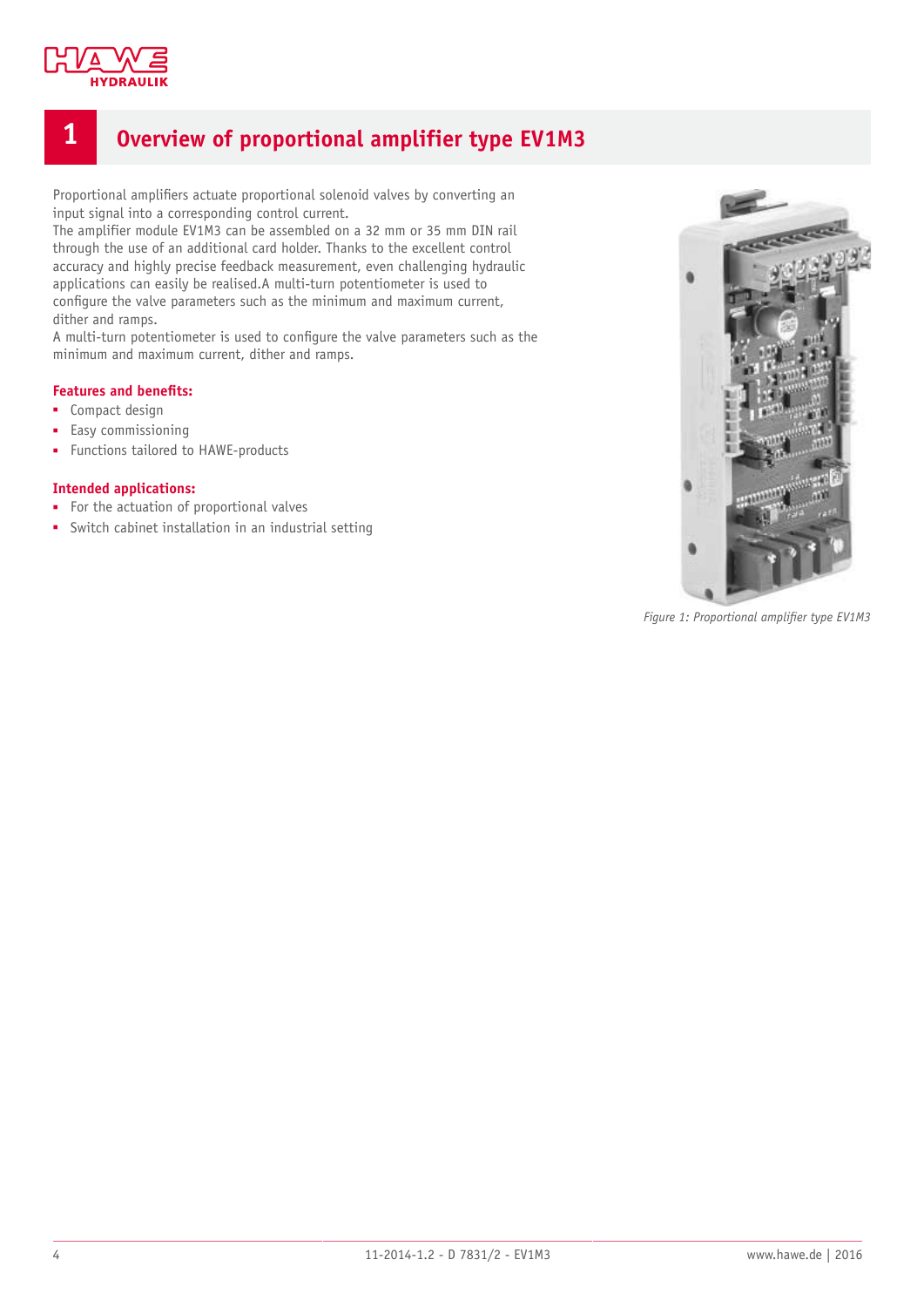

### <span id="page-4-0"></span>**2 Available versions, main data**

#### **Block diagram:**



B4, TP3-TP6 are only in use when a coarse adjustment of the ramp times "rise" and/or "fall" on the multi-range-potentiometers is carried out by measuring the voltage (see [Chapter 5.3, "Fast adjustment of ramp times"\)](#page-11-0).

TP1, TP2 test points for measuring the coil (inductive) current 100 mV & 0.5 A

The amplifier is suitable for use with all HAWE proportional valves up to 24 V. For the electro-hydraulic remote control of PSL(V) directional spool valves according to [D 7770](http://downloads.hawe.com/7/7/D7770-en.pdf), due to the twin proportional solenoids for the switching positions A and B, it must be ensured that, depending on the control direction, electric switching to the particular solenoid takes place automatically, e.g. by reverser (micro switch) in the remote control hand lever potentiometer, see [Chapter 6.2, "Controlling hydraulic valves using one twin or](#page-14-0) [two individual proportional solenoids for alternating operation"](#page-14-0).

#### **Amplifier module**

**Order coding example:**



**Basic type**

#### **Assembly accessories**

**Order coding example:**

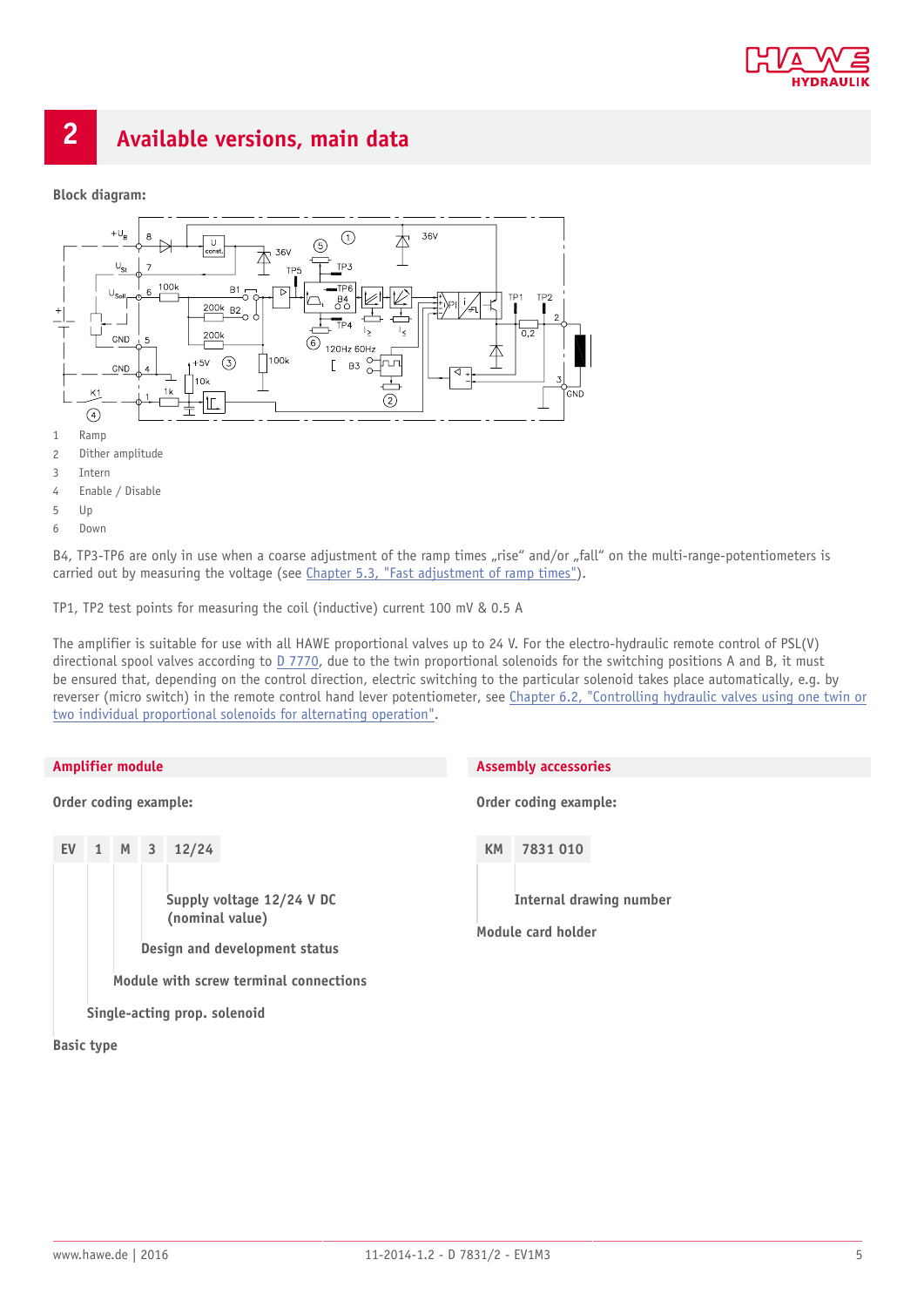

<span id="page-5-0"></span>**3 Parameters**

### <span id="page-5-1"></span>**3.1 General**

#### **General data**

| Nomenclature                                                 | Proportional amplifier for 12 V DC to 24 V DC                                                                                                    |
|--------------------------------------------------------------|--------------------------------------------------------------------------------------------------------------------------------------------------|
| <b>Design</b>                                                | Board (module) with 8-pin screw terminal block                                                                                                   |
| <b>Connection leads</b>                                      | max. $1.5 \text{ mm}^2$                                                                                                                          |
| Fastening                                                    | Only possible for 35-mm standard support rails or 32-mm support rails according to DIN EN<br>60715 in conjunction with a card holder (accessory) |
| <b>Installation position</b>                                 | Any                                                                                                                                              |
| Weight                                                       | $\blacksquare$ Total: 80 q<br>• Printed circuit board: 40 q<br>• Card holder: 40 g                                                               |
| Type of protect. DIN VDE 0470, EN 60529 or<br><b>IEC 529</b> | IP 00                                                                                                                                            |
| Ambient temperature                                          | -20°C+50°C (up to + 70°C at 75% of the max. output current $I_A$ )                                                                               |

### <span id="page-5-2"></span>**3.2 Electrical Data**

#### **Electrical data**

| Supply voltage                   | $U_{R}$          | $932$ V DC                              |
|----------------------------------|------------------|-----------------------------------------|
| Max. permissible ripple factor   | W                | $10\%$ ripple                           |
| <b>Required filter capacitor</b> | $C_{\mathsf{B}}$ | 2200 $\mu$ F per 1 A of coil current    |
| Output voltage                   | $U_A$            | $U_B$ - 1.2 V DC, pulse-width modulated |
| Output current                   | TА               | max. 2.4 A short circuit proof protect  |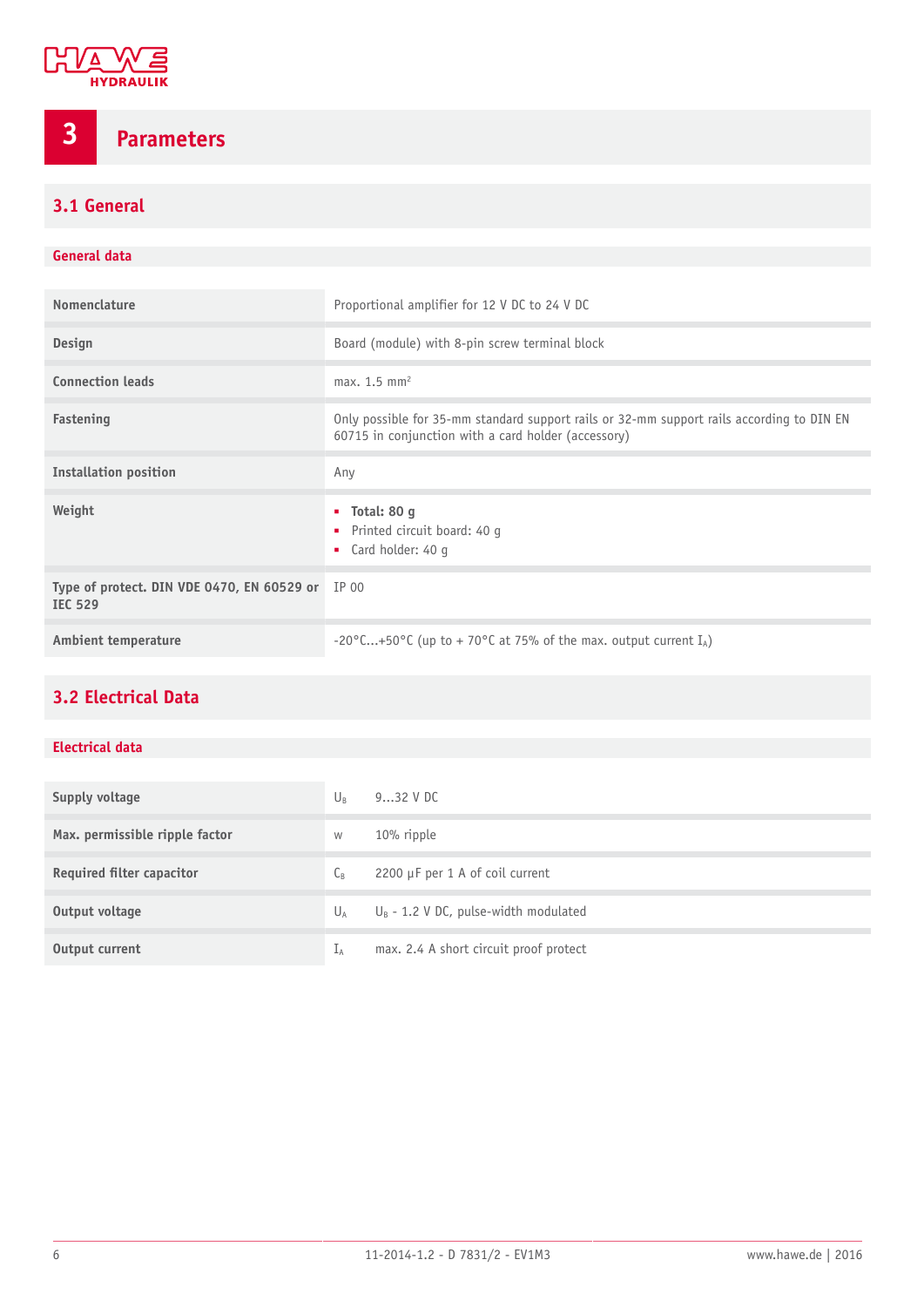

#### **Electrical parameters**

| Setting range                    | $I_{\min} = 01.6$ A<br>$I_{max} = I_{min} + (02.4)$<br>Note<br>A<br>$I_{max}$ must never exceed 2.4 A!<br>Factory default setting $I_{min} = 0$ A; $I_{max} = 800$ mA |
|----------------------------------|-----------------------------------------------------------------------------------------------------------------------------------------------------------------------|
| No-load current                  | $I_{\perp}$<br>max. 20 mA (own consumption)                                                                                                                           |
| Voltage ranges                   | Can be optionally set as $05$ V DC, $010$ V DC or $015$ V DC<br>$U_{nom}$<br>Factory default setting 05 V DC                                                          |
| Reference voltage                | 5 V DC ±4%<br>$U_{Sf}$                                                                                                                                                |
| Input resistance                 | $>200 k\Omega$<br>$R_{\rho}$                                                                                                                                          |
| <b>Recommended potentiometer</b> | P<br>210 kQ                                                                                                                                                           |
| Ramp time rise-fall              | 0.110 s<br>$t_{\rm R}$<br>Increase and decrease time can be separately adjusted, factory default setting 0.1 s<br>for both                                            |
| Enable/disable input             | TTL compatible or can be triggered with a contact                                                                                                                     |
| Dither frequency                 | f<br>60 or 120 Hz switchable; factory pre-setting 60 Hz                                                                                                               |
| Dither amplitude                 | 0750 mA (tip to tip), factory default setting 0 mA                                                                                                                    |

#### <span id="page-6-0"></span>**3.3 Electro-magnetic compatibility (EMC)**

The EMC of the device was tested using an accredited testing laboratory (emitted interference according to EN 61000-6-3 and immunity to interference according to EN 61000-6-2 evaluation criterion "B"). The test set-ups only represent typical use. This EMC testing does not release the user from carrying out adequate prescribed EMC testing of their complete system (according to Directive 2004/108/EC). If the EMC of the complete system must be further amplified, the following measures can be tested and introduced:

- The required smoothing capacitor in accordance with [Chapter 3.2, "Electrical Data"](#page-5-2) is not only needed to ensure the device functions correctly, but also to guarantee compliance with EMC guidelines (conducted emitted interference).
- The equipment should be installed in an metal cabinet (shielding)
- Supply lines, such as inputs and outputs to and from the device, should be as short as possible. If necessary they should be shielded and twisted in pairs (to reduce the antennae-like effect for increasing the immunity to interference).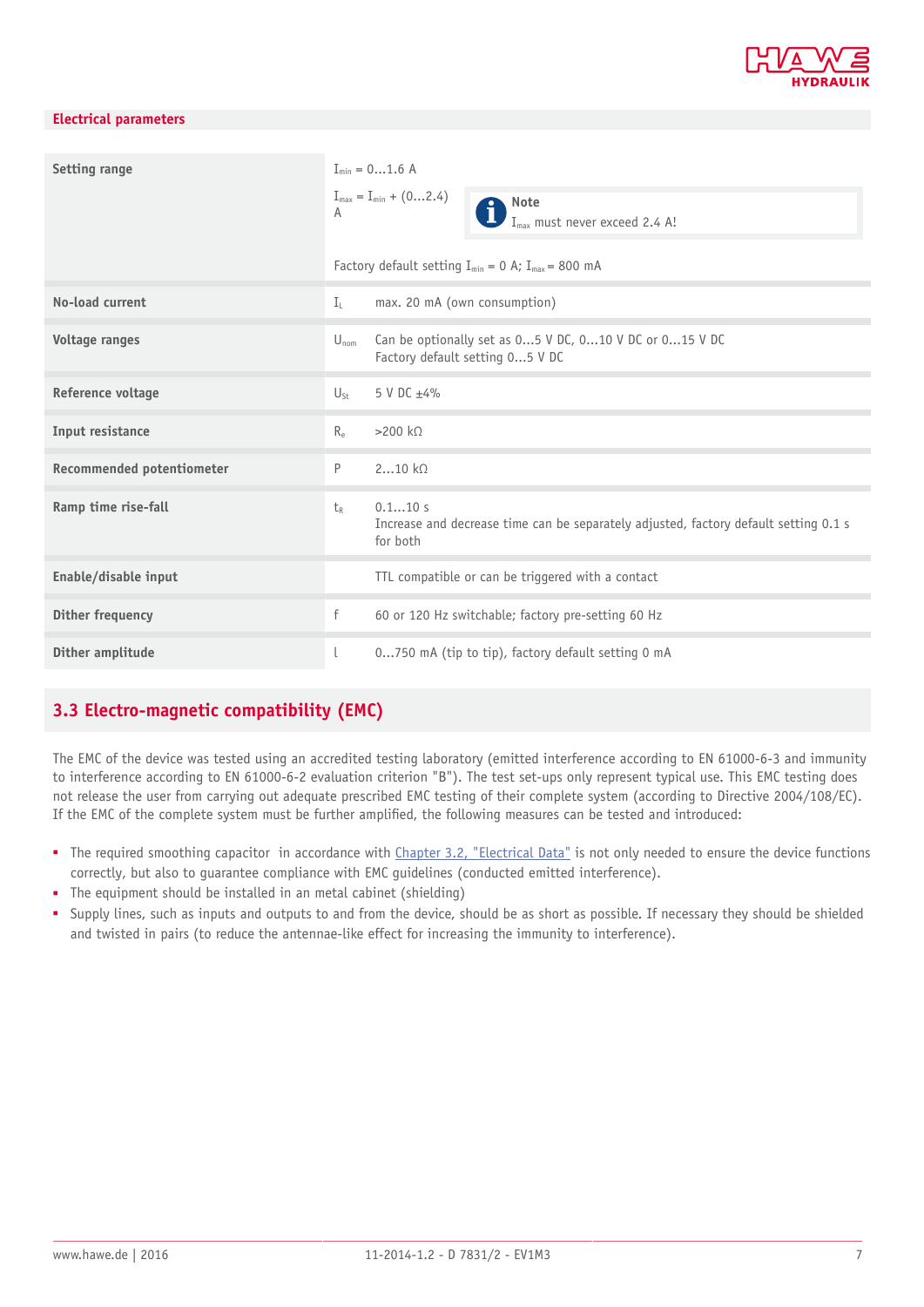

### <span id="page-7-0"></span>**4 Dimensions**

<span id="page-7-1"></span>All dimensions in mm, subject to change.

#### **4.1 Amplifier module**



#### **Bridges (Jumper)**



Jumper open

B1, B2 and B3 see [Chapter 6.1, "Actuation of hydraulic valves](#page-13-1) [using a proportional solenoid"](#page-13-1) and [Chapter 6.2, "Controlling](#page-14-0) [hydraulic valves using one twin or two individual proportional](#page-14-0) [solenoids for alternating operation".](#page-14-0)

#### **Note** Î

Leave the bridge (jumper) B4 open. Only change B4 to adjust the ramp time (see [Chapter 5.3, "Fast adjustment](#page-11-0) [of ramp times"](#page-11-0)).

#### **Potentiometer**

| P <sub>6</sub>                                                                                                  | Potentiometer ramp down time $t_d$ (25-turns)             |
|-----------------------------------------------------------------------------------------------------------------|-----------------------------------------------------------|
| P7                                                                                                              | Potentiometer ramp up time $t_u$ (25-turns)               |
| P <sub>8</sub>                                                                                                  | Potentiometer dither amplitude                            |
| P <sub>9</sub>                                                                                                  | Potentiometer basic current $I_{min}$ (25-turns)          |
| P <sub>10</sub>                                                                                                 | Potentiometer maximum current I <sub>max</sub> (25-turns) |
| the contract of the contract of the contract of the contract of the contract of the contract of the contract of |                                                           |

Direction of potentiometer rotation  $-\rightarrow$ 

#### **Test points**

| TP <sub>1</sub> | Test point 1 (+) for current feedback measurement, 100 mV<br>$\triangleq$ 0.5 A                     |
|-----------------|-----------------------------------------------------------------------------------------------------|
| TP <sub>2</sub> | Test point 2 (-) for current feedback measurement, 100 mV<br>$\triangleq$ 0.5 A                     |
| TP3             | Test point 3 to adjust ramp UP                                                                      |
| TP4             | Test point 4 to adjust ramp DOWN                                                                    |
|                 | TP5-6 Test points for adjusting the ramp time (see Chapter 5.3,<br>"Fast adjustment of ramp times") |

## **Mounting the printed circuit boards**

a max. 1.8 mm Area for printed circuit board guide and holder (see [Chapter 5.4, " Assembly of the amplifier module on the card](#page-12-0) [holder"\)](#page-12-0)

#### **Plan of terminal connections**

|                | Enable/disable inout                  |
|----------------|---------------------------------------|
| $\mathfrak{p}$ | + solenoid                            |
| 3              | 0 V earth for solenoid                |
| 4              | 0 V power earth                       |
| 5              | 0 V signal earth                      |
| 6              | Reference input                       |
| 7              | $U_{ST}$ stabilized voltage (+5 V DC) |
| 8              | $+U_B$ supply voltage                 |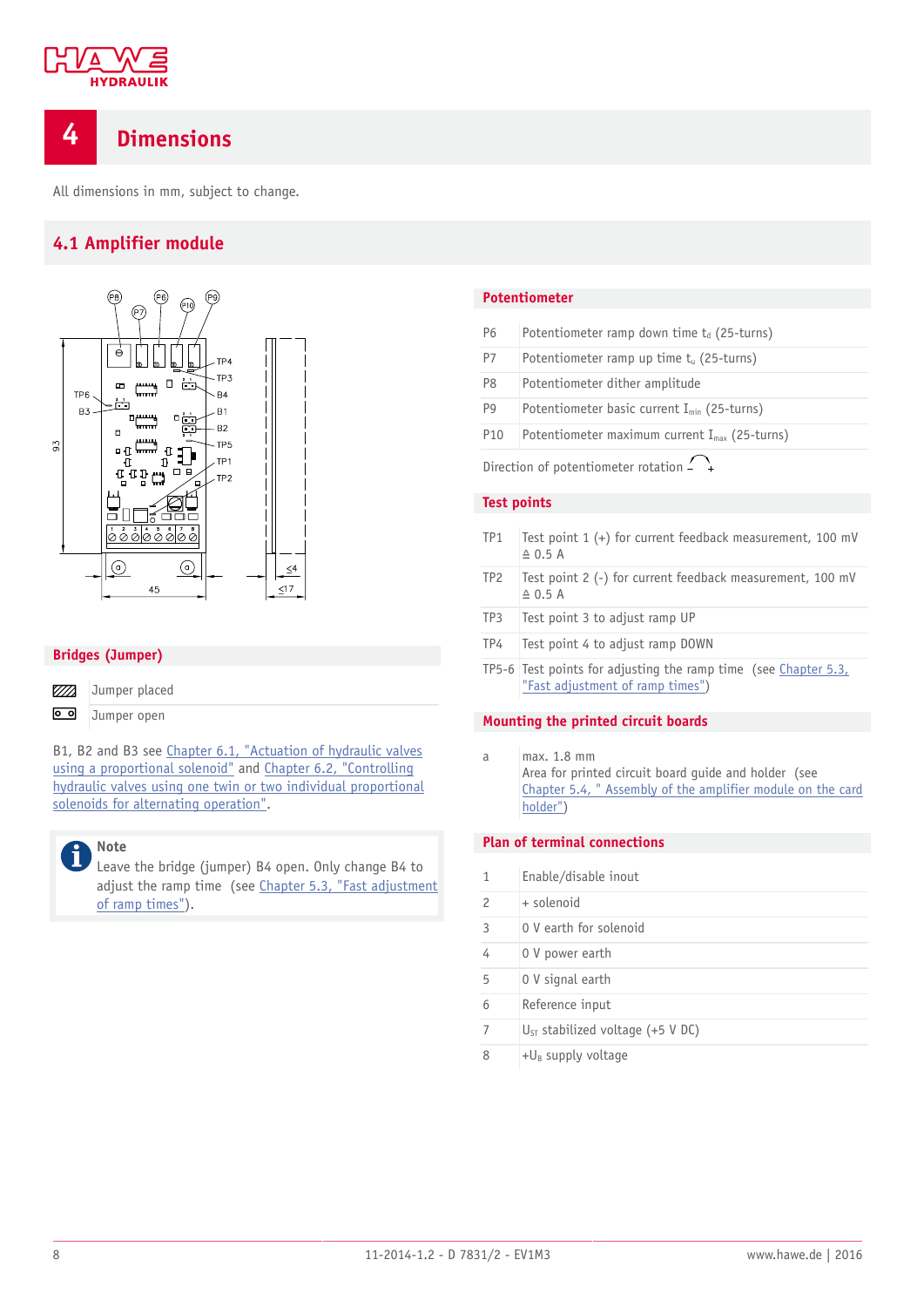

### <span id="page-8-0"></span>**4.2 Amplifier module assembled in the card holder**



1 Standardized support bars

Description of the amplifier module see [Chapter 4.1, "Amplifier module"](#page-7-1) Assembly see [Chapter 5.4, " Assembly of the amplifier module on the card holder".](#page-12-0)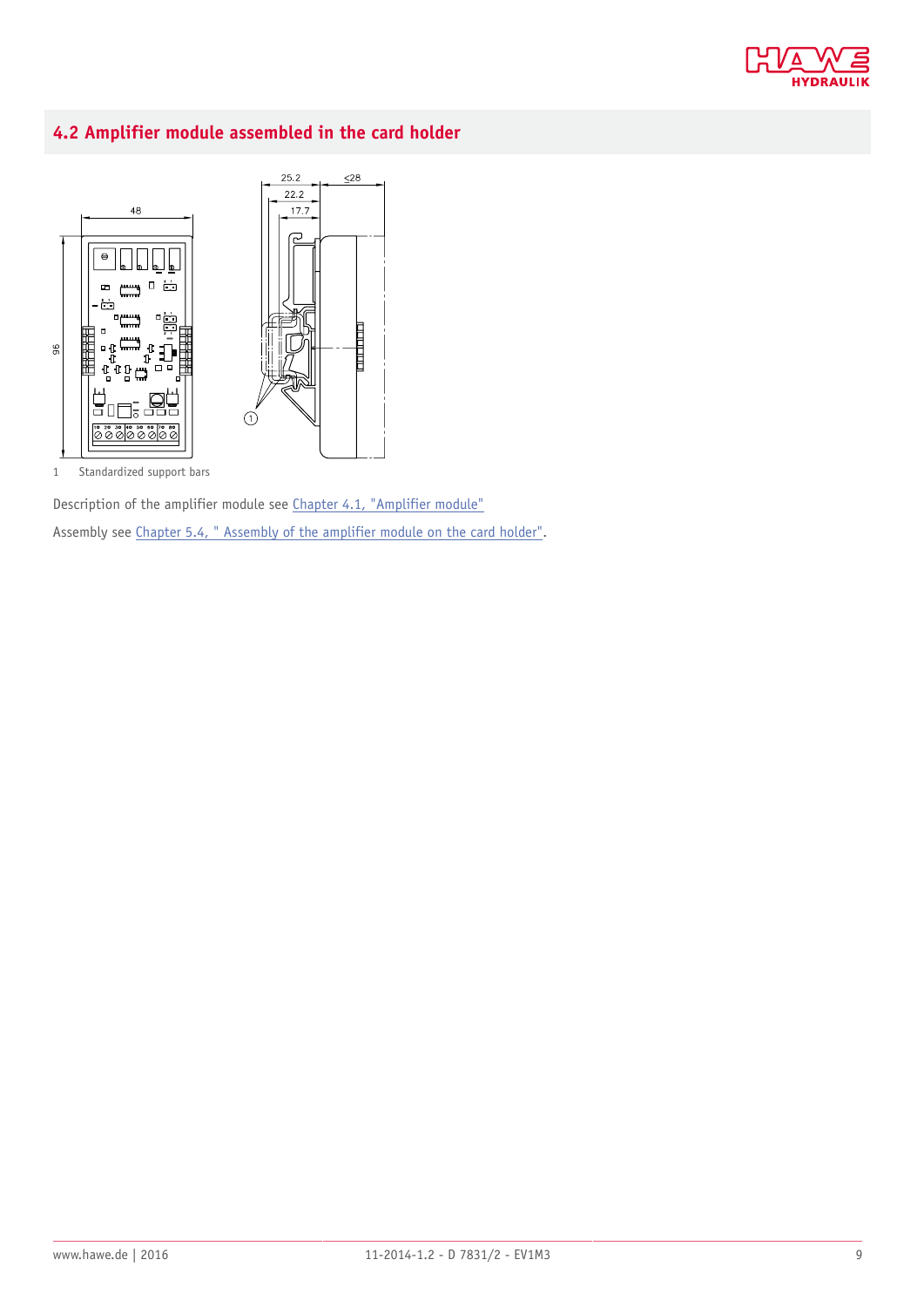

### <span id="page-9-0"></span>**5 Installation, operation and maintenance information**

#### <span id="page-9-1"></span>**5.1 Information on setting**

#### **Note** i

These instructions apply to the target voltage range of 5V using internal stabilized voltage USt = 5 V. Bridges (jumpers) in position as delivered (for other, conceivable bridge positions see [Chapter 6.1, "Actuation of hydraulic valves using a proportion](#page-13-1)[al solenoid"\)](#page-13-1).

Assembly of the amplifier module on the card holder see [Chapter 5.4, " Assembly of the amplifier module on the card holder"](#page-12-0) .



- An external target value voltage feed must not be negative.
- Negative voltage can lead to malfunctions and the destruction of the proportional amplifier.
- **■** If the maximum target value voltage of 5, 10 or 15 V DC depending on the bridge rectifier is exceeded, the set current  $I_{max}$  or I<sub>max op.</sub> becomes ineffective, i.e., it increases beyond the set limit value.

When connecting wires more than 3 metres in length use wires with leads twisted in pairs in order to minimise interference (and therefore to enhace resistance to interference). Maximum coil voltage  $I_{max}$  set at the outlet may not in the long run exceed the  $I_{lim}$  limit specified for the proportional solenoid, since otherwise the solenoid would be subjected to a thermal overload and might break down.

It is also possible to introduce solenoids for 12 V in the case of supply voltage with nominal value of 24 V DC of the proportional amplifier. In this case, the supply voltage is converted through the timed output stage, automatically low-loss at a level of 12 V. Advantages: in the entire range of the supply voltage (e.g. from 12 to 32 V DC) the proportional valve operates and the reaction times of the solenoid become shorter; consequently the hydraulics become quicker.

#### **Note**

**In the event of interference during the setting procedure or when commissioning, check mains supply.**

- In the case of rectified bridge configuration: Check whether anelectrolyte filter capacitor of at least 2200 mF/A coil voltage is switched parallel to the supply voltage.
- Is the supply voltage for the proportional amplifier sufficient? Under load it should be at least approx. 2V DC higher than would be required to generate the maximum current set of  $I_{max}$ oper with a warm solenoid coil without a proportional amplifier.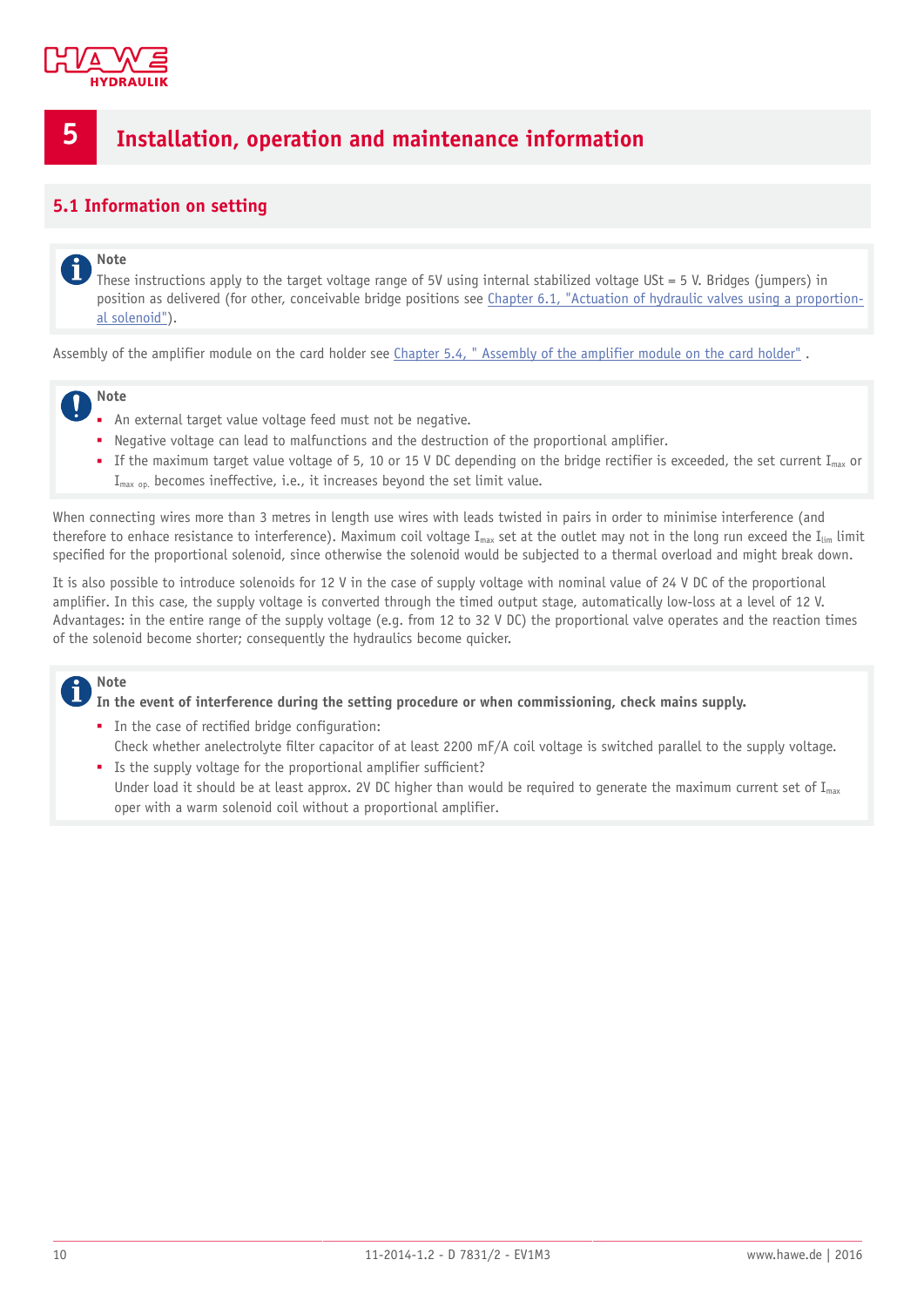

#### <span id="page-10-0"></span>**5.2 Setting instructions**

F1 Fuse 2.5 A mT

V1 Control voltmeter for measuring the coil current, 100 mV ≙ 0.5 A



- 1 Potentiometer Ditheramplitude
- 2 Potentiometer Ramp up time  $t_u$
- 3 Potentiometer Ramp down time  $t_d$
- 4 Potentiometer max.current  $I_{\text{max}}$
- 5 Potentiometer min. current Imin
- 6 Supply voltage (e.g.: MNG 2,5-230/24 according to D 7835)
- 7 Target value potentiometer P1; 2 10 kΩ (e.g. wire potentiometer 5 kΩ, 2 W)
- 8 Proportional solenoid
- 9 Enable / Disable

**Precondition**: The bridges of the amplifier module are provided as part of the delivery. 1. Amplifier connection:

Connect the proportional solenoid to terminals 2 and 3. Connect voltmeter V1 to test points TP1 and TP2 (to measure the coil (induction) current) . Connect the target value potentiometer (7) to terminals 5, 6 and 7. Connect the supply voltage to terminals 4 and 8.

- 2. Set the target value potentiometer to minimum (0V).
- 3. Preset dither amplitude using potentiometer dither amplitude (1).
- 4. Set ramp times  $t_{up time}$  and  $t_{down time}$  to minimum using potentiometer ramp up/down time  $(2) + (3)$  (turn anticlockwise until it stops).
- 5. Turn on supply voltage.
- 6. I<sub>min</sub> to the minimum current I<sub>min op.</sub>, to which, according to the Q-I or  $\Delta p$ -I characteristic curve of the proportional valve, the desired bottom functional end position corresponds in operation. Adjustable I<sub>min</sub> range, see [Chapter 3.2, "Electrical Data".](#page-5-2) To read I<sub>min op.</sub> voltmeter V1 positioned between test points TP1 and TP2 (current value see above).
- 7. Set target value potentiometer to max. Read target value voltage on the voltmeter V2 (approx. 5V).
- 8. I<sub>max</sub> to the maximum current I<sub>max op.</sub>, to which, according to the Q-I or  $\Delta p$ -I characteristic curve of the proportional valve, the desired top functional end position corresponds in operation. Adjustable  $I_{max}$  range, see [Chapter 3.2, "Electrical Data"](#page-5-2).
- 9. Dither frequency f is factory set to 60 Hz via the open bridge B3. In most circumstances this is sufficient. By closing bridge B3 this can be increased to 120 Hz, which can be more suitable for prop. valves of smaller construction. Set the target value potentiometer to approx. 0.5 x  $I_{max}$  coil current. Set the dither amplitude (1) by turning the potentiometer dither amplitude clockwise to the right until vibration can just be felt on the proportional valve but does not interfere.
- 10. Set ramp times  $t_{\text{un}}$  and  $t_{\text{down}}$  to the desired time spans. The ramp times always extend beyond the overall range of the output current  $I_A$ . For details of the shortened setting procedure, see [Chapter 5.3, "Fast adjustment of ramp times"](#page-11-0).
- 11. Controlling the set functional parameters  $I_{\min on}$ . (Step 6) for  $U_{\text{target}} = 0$  V DC;  $I_{\max on}$ . (Step 8) for  $U_{\text{target}} = 5$  V DC; dither amplitude (Step 10) and ramp times (Step 9). If necessary, repeat setting procedure.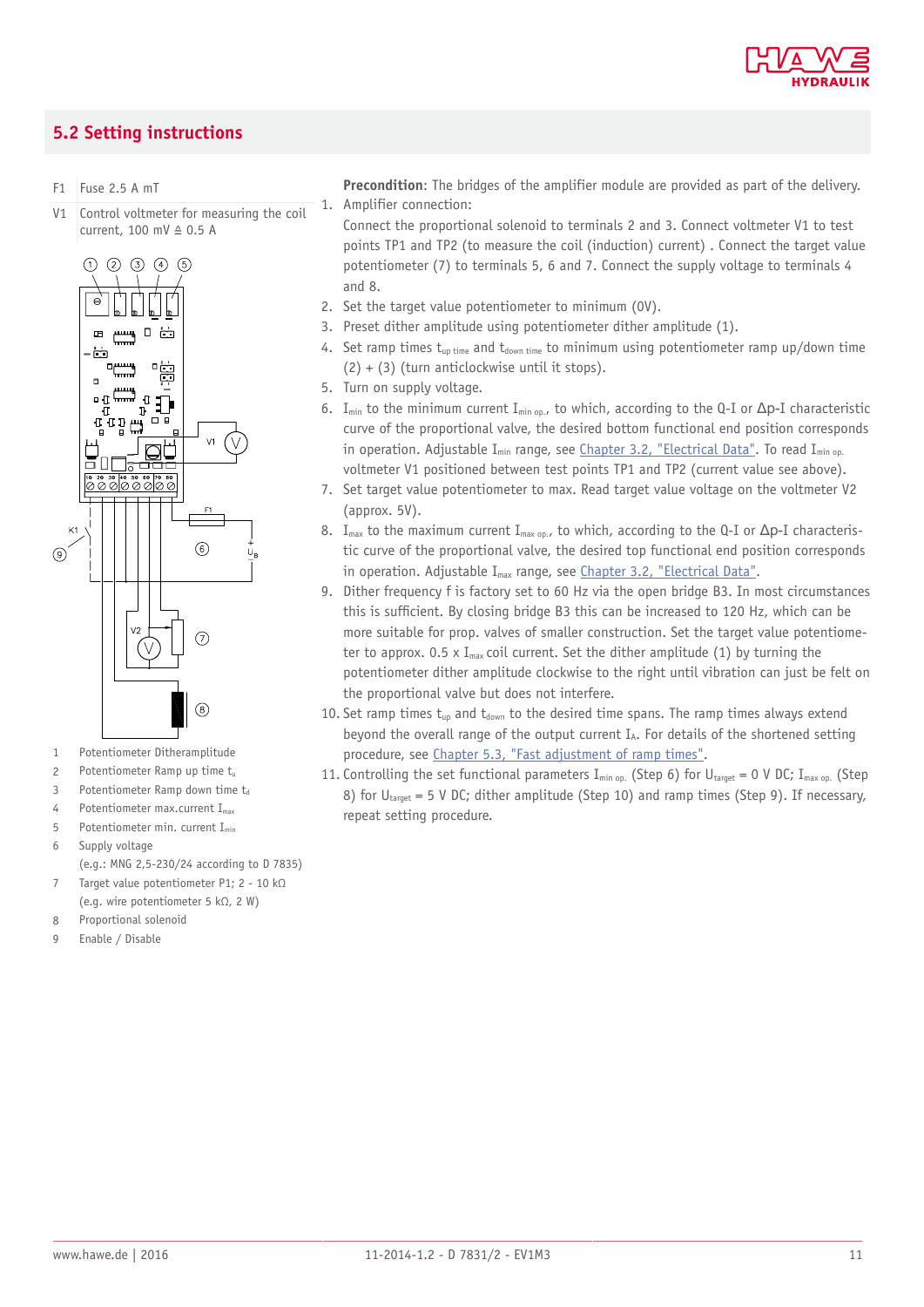

 $\ddot{\phantom{1}}$ 

### <span id="page-11-0"></span>**5.3 Fast adjustment of ramp times**

The ramp times are normally adjusted by trial-and-error. This is the simplest method of adjustment, but it is also very time consuming. The relationship between ramp times and the rotary motions of the trimming potentiometer (25-turn) is not linear. The ramp times can be adjusted accurately (\*15%) using a digital voltmeter (minimum 100 kΩ/V input impedance) and in conjunct with the opposite diagram (refer also to [Chapter 4.1, "Amplifier module"](#page-7-1) und [Chapter 5.2, "Setting instructions"](#page-10-0)):



*ramp time (s)*

1. Amplifier:

Set jumber B4 and connect supply voltage to terminals 4 and 8

2. Adjusting ramp rise time:

Connect TP5 with 5 V (terminal 7), connect voltmeter between TP6. and TP3 read the required voltage for the ramp rise time from the diagram, set voltmeter to this value using the potentiometer.

- 3. Adjusting the ramp fall time: Connect TP5 with 0 V (terminal 5). Connect voltmeter between TP6 and TP4. Determine the voltage for the required ramp fall time from the diagram and then set on the voltmeter using the ramp fall time potentiometer.
- 4. Set ramp times  $t_{up time}$  and  $t_{down time}$  to minimum (potentiometer ramp fall time/rise time anticlockwise until it stops, for a multi-turn potentiometer this is 25 turns)
- 5. Remove jumper B4



The proportional amplifier does not operate if bridge B4 is set!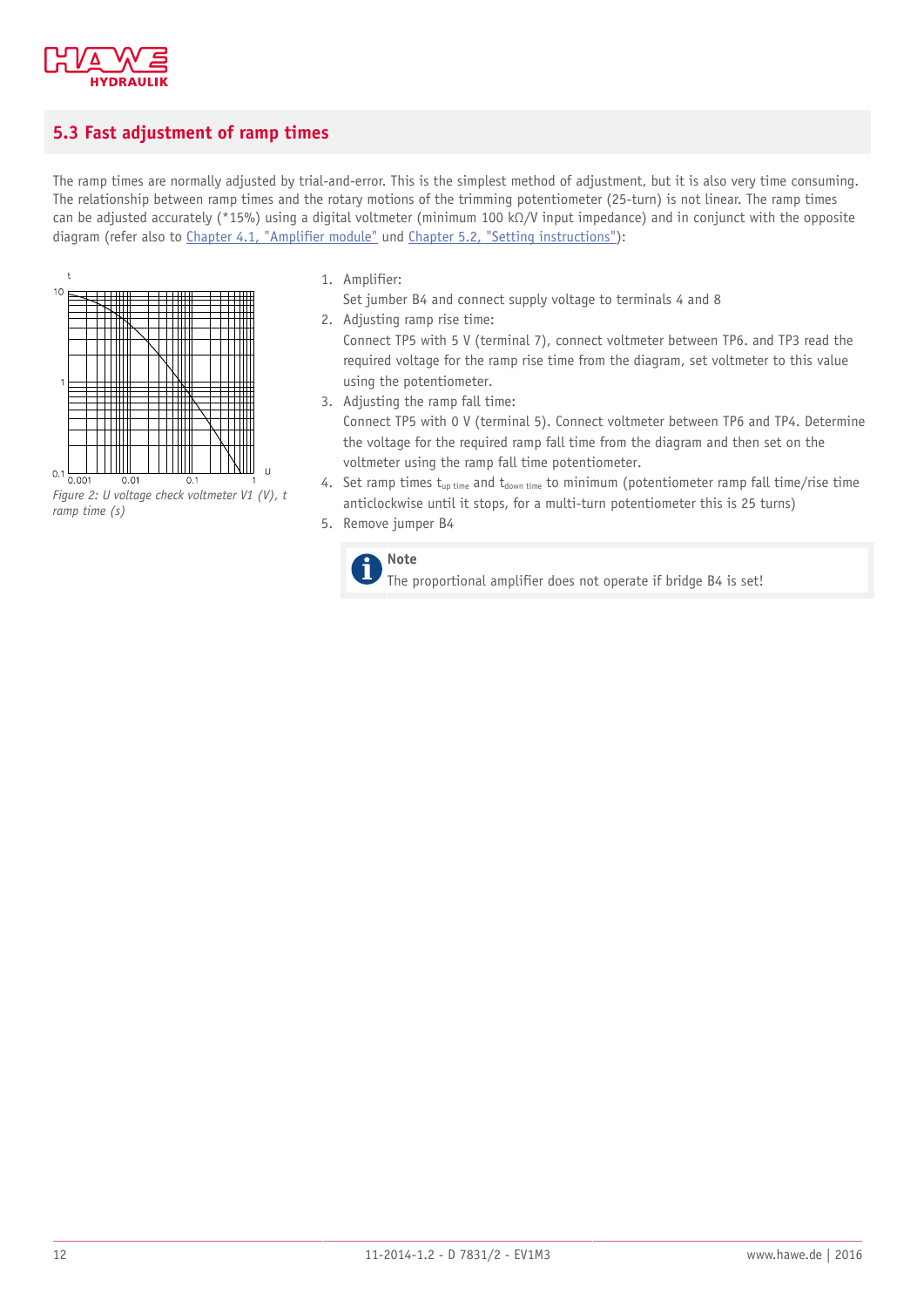

#### <span id="page-12-0"></span>**5.4 Assembly of the amplifier module on the card holder**



- 6 Card holder, right side
- 7 Rear trapezoid guid groove for support bar clamp
- 8 All-round holding groove for module (printed circuit)
- 9 Support bar clamp
- 10 Card holder, left side

#### **Quick guide**

- 1. Fit together centrepiece of card holder (5) and one of the two side pieces (6) + (10).
- 2. Insert support bar clamp (9) into trapezoid groove at the back (7).
- 3. Insert conductor plate into end of all-round holding grove (8).
- 4. Insert remaining card holder side piece  $(6) + (10)$ .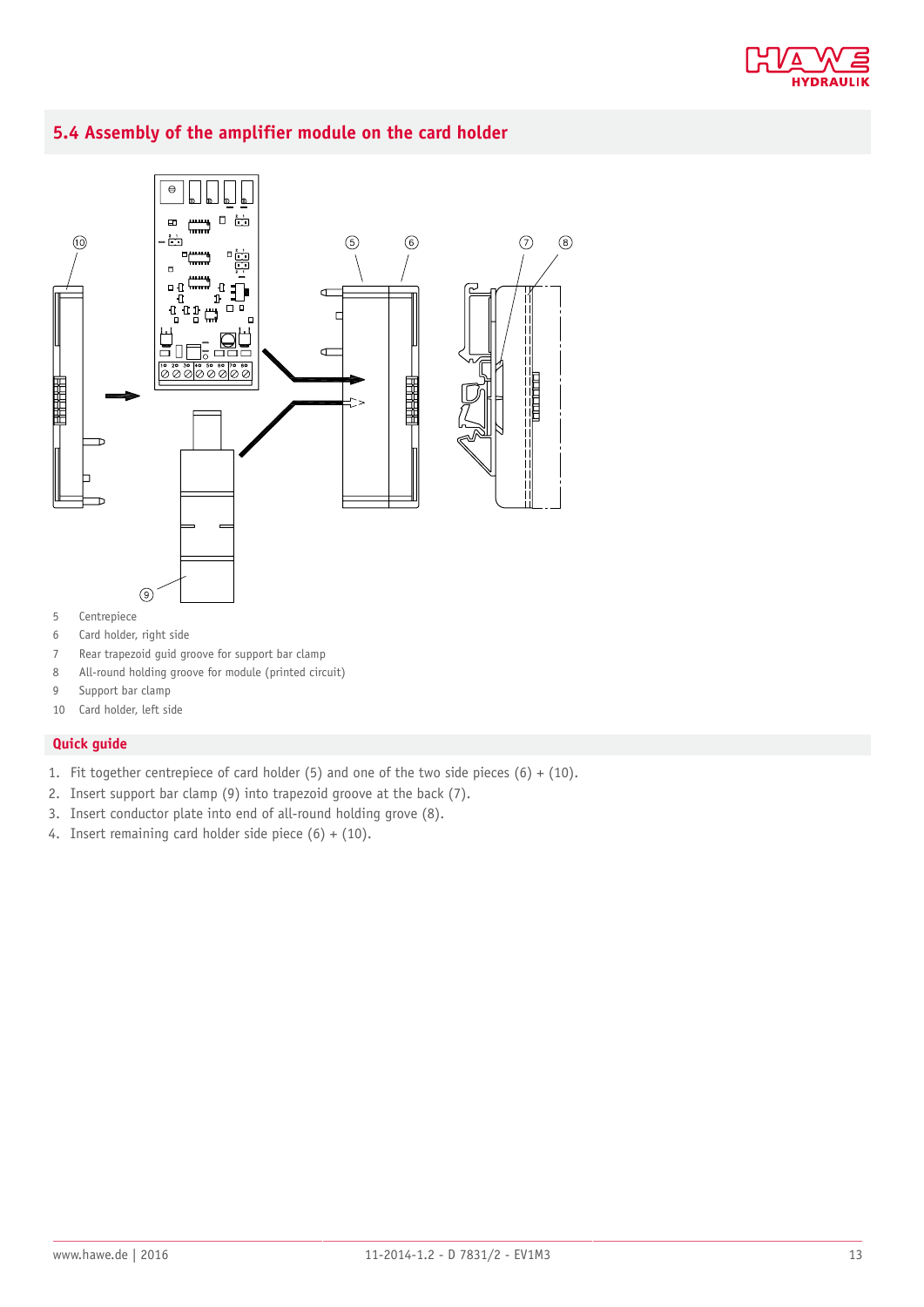

### <span id="page-13-0"></span>**6 Typical circuits**

### <span id="page-13-1"></span>**6.1 Actuation of hydraulic valves using a proportional solenoid**



- 1 Bridge setting for target value voltage ranges
- 2 Not used
- 3 Proportional solenoid
- 4 Supply
- 5 Enable/block
- 6 Dither frequency

| Example A | Operation with target value potentiometer                                                                                          |
|-----------|------------------------------------------------------------------------------------------------------------------------------------|
|           | $F1$ = medium-fast fuse; for nominal see Chapter 5.2,                                                                              |
|           | "Setting instructions"<br>P1 = target value potentiometer 10 k $\Omega$ , min. 0.1 W                                               |
|           | Jumpers B1 and B2 fitted                                                                                                           |
| Example B | Operation with target value changeover switch for both<br>configured target values $I_{min}$ and $I_{max}$                         |
|           | $F1 = as in example A$<br>Bridges B1 and B2 set                                                                                    |
| Example C | Operation with a priority-dependant target value switch<br>for four target values (relay switch)                                   |
|           | Typical example of operation:                                                                                                      |
|           | Fast gear $1 - K 1 \rightarrow P1$<br>Fast gear $2 - K$ $2 \rightarrow P2$                                                         |
|           | Slow gear- $K3 \rightarrow P3$<br>Stop - K1 $\rightarrow$ K2 $\rightarrow$ K3 $\rightarrow$ $\perp$                                |
|           |                                                                                                                                    |
|           | $F1 = as in example A$<br>Jumper B1 and B2 closed                                                                                  |
| Example D | Operation with external target value power source from<br>SPS, CNC or PC                                                           |
|           | Note<br>Pay attention to the maximum load of the<br>power source.                                                                  |
|           | $F1 = as in example A$                                                                                                             |
|           | $Rx = 250 \Omega / 0.5 W$<br>Jumper B1 and B2 closed                                                                               |
| Example E | Operation with external target voltage from SPS, CNC or<br>PC.                                                                     |
|           | <b>Note</b>                                                                                                                        |
|           | Whenever the maximum target value voltage<br>of 10V DC (15V DC) is exceeded, the maximum<br>current set will continue to increase! |
|           | Accordingly, the coil might overheat under<br>excesive power and break down!                                                       |
|           | $F1 = as in example A$<br>Jumper B2 for 10V DC, do not set jumper for 15V DC<br>voltage                                            |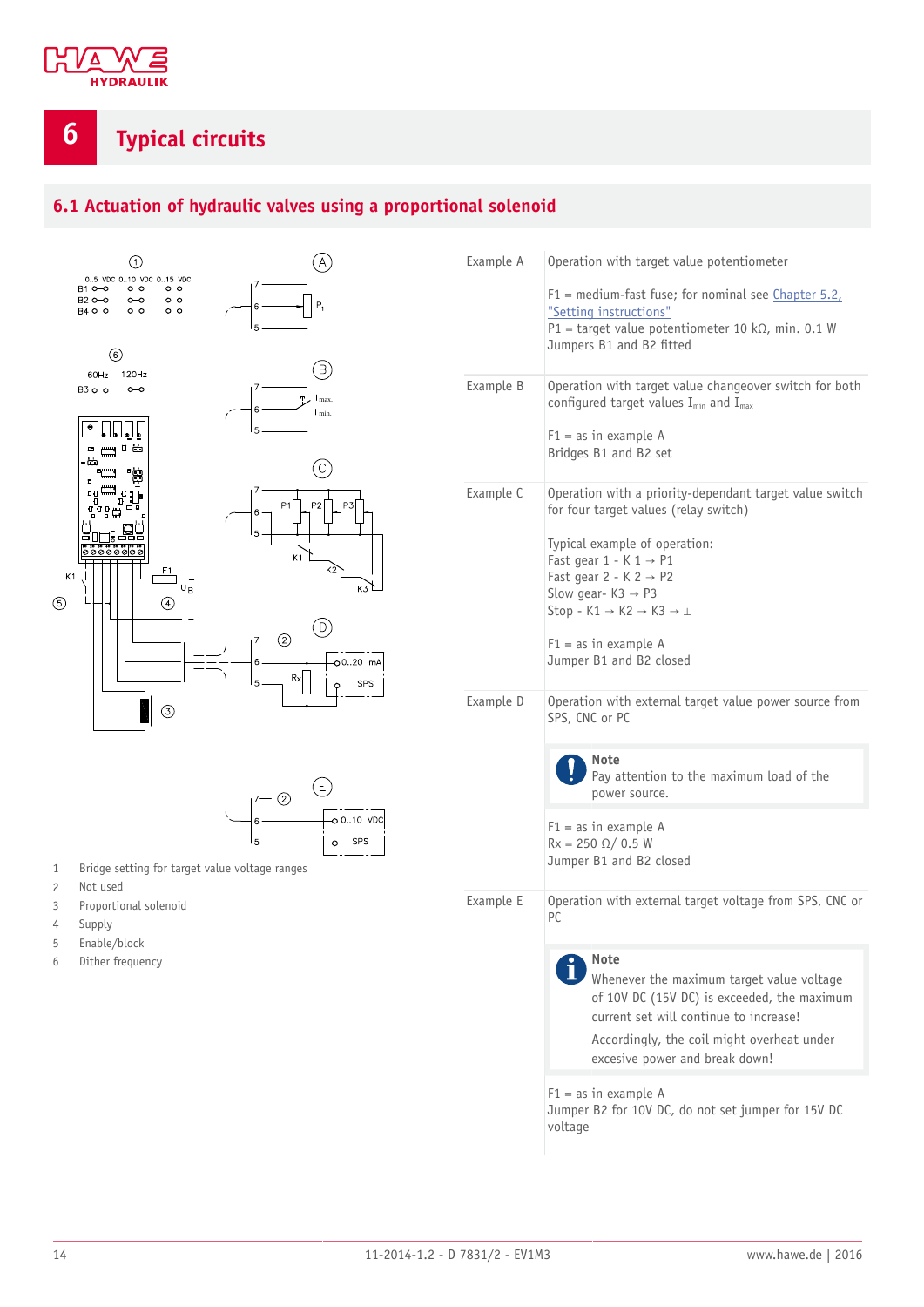

#### <span id="page-14-0"></span>**6.2 Controlling hydraulic valves using one twin or two individual proportional solenoids for alternating operation**



1 Power supply

- 2 Proportional twin solenoid or pair of individual proportional solenoids
- 3 Enable / Disable

This mode of operation requires a remote-control potentiometer for central alignment and side recognition of two positively connected direct switches SB 1 and SB 2 for solenoid coils 1 and 2.

**Example F**: Controlling a proportional directional valve type PSL or PSV as specified in D 7700-ff.

| F <sub>1</sub>                        | As in example A                                                                                                                                                         |
|---------------------------------------|-------------------------------------------------------------------------------------------------------------------------------------------------------------------------|
| P <sub>1</sub>                        | Potentiometer with fixed central alignment, 2x5 k $\Omega$                                                                                                              |
| R                                     | 31V varistor, such as Siemens SIOV S05K25 or SIOV S10K25 (against<br>radio inteference or excess voltage)<br>Jumpers B1 and B2 (ref. voltage 5V DC) are placed, B3 open |
| S <sub>1</sub> B and S <sub>2</sub> B | Directional switches are included in the control gear for one axle                                                                                                      |